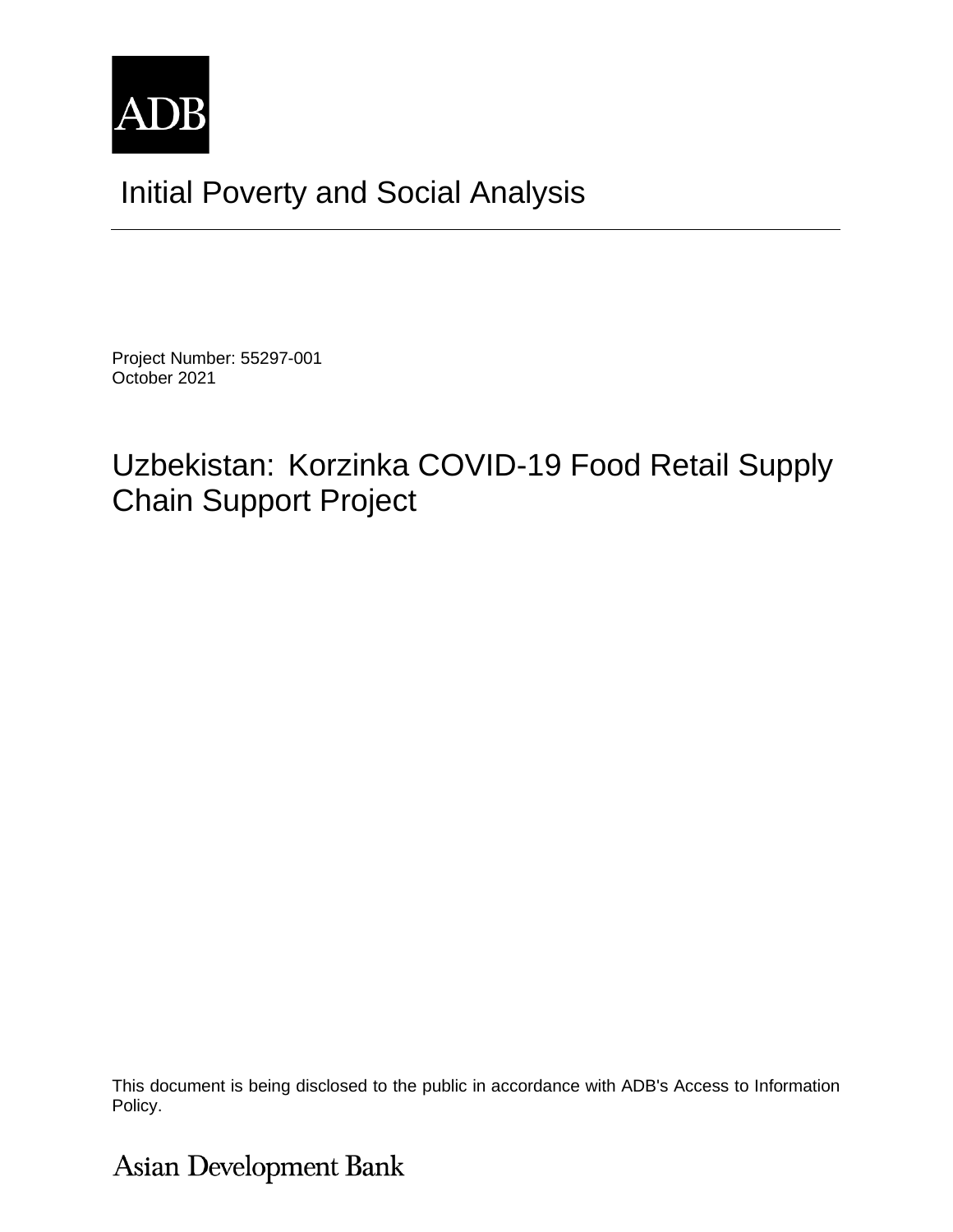### **ABBREVIATIONS**

ADB – Asian Development Bank ESMS – environmental and social management system

#### **NOTE**

(i) In this report, "\$" refers to United States dollars.

In preparing any country program or strategy, financing any project, or by making any designation of or reference to a particular territory or geographic area in this document, the Asian Development Bank does not intend to make any judgments as to the legal or other status of any territory or area.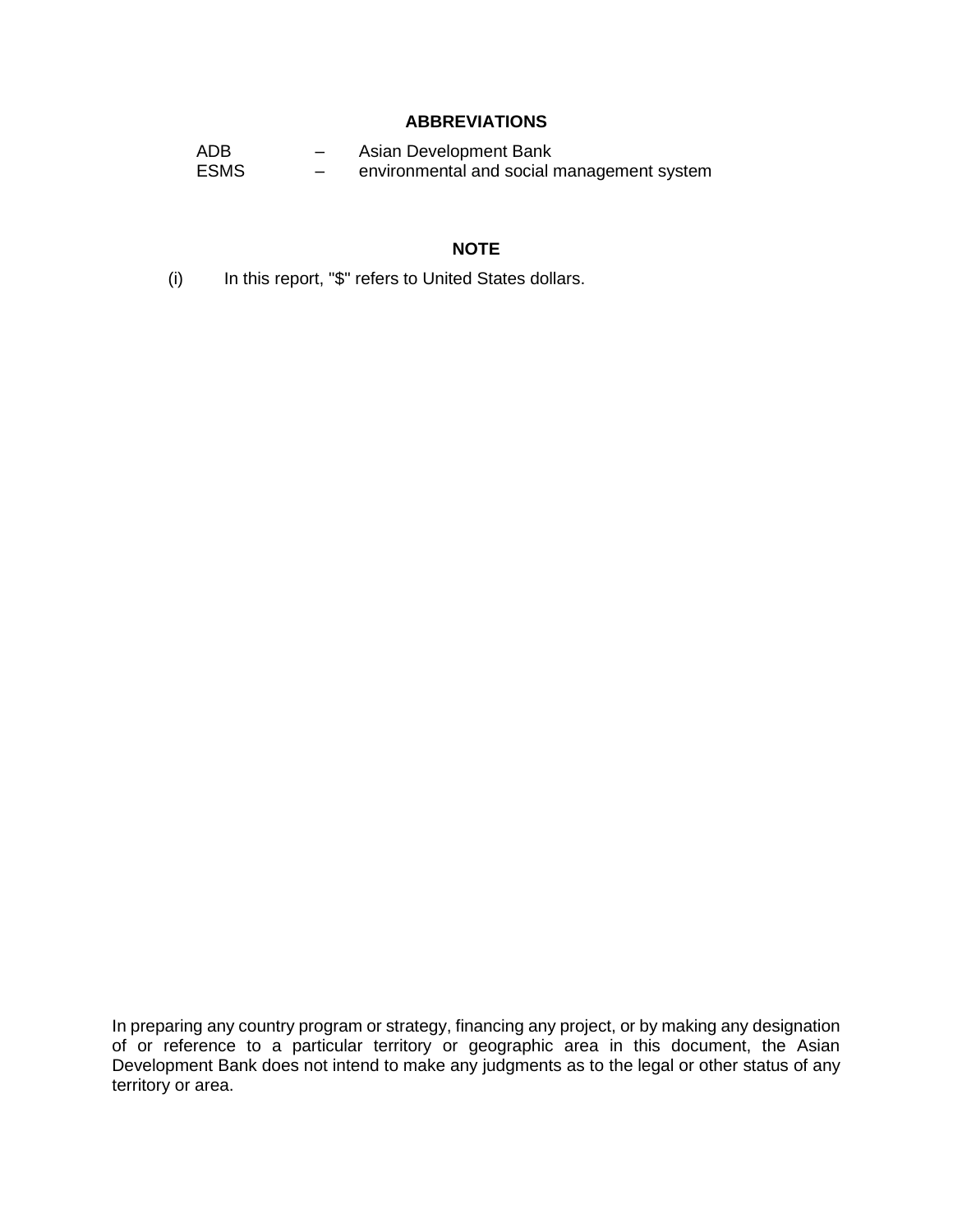### **INITIAL POVERTY AND SOCIAL ANALYSIS**

| Country:                                                                                                                                                                                                                                                                                                                                                                                                                                                                                                                                                                                                                                                                                                                                                                                                                                                                                                                                                                                                                                                                                                                                                                                               | Uzbekistan                                                                      | Project Title:                 | Korzinka COVID-19 Food Retail Supply<br>Chain Support                                                                                                                                                                                                                                                                                                                                                                                                                                                                                                                                                                                                                                                                                                                                                                                                                                                                                                                                                                      |  |  |
|--------------------------------------------------------------------------------------------------------------------------------------------------------------------------------------------------------------------------------------------------------------------------------------------------------------------------------------------------------------------------------------------------------------------------------------------------------------------------------------------------------------------------------------------------------------------------------------------------------------------------------------------------------------------------------------------------------------------------------------------------------------------------------------------------------------------------------------------------------------------------------------------------------------------------------------------------------------------------------------------------------------------------------------------------------------------------------------------------------------------------------------------------------------------------------------------------------|---------------------------------------------------------------------------------|--------------------------------|----------------------------------------------------------------------------------------------------------------------------------------------------------------------------------------------------------------------------------------------------------------------------------------------------------------------------------------------------------------------------------------------------------------------------------------------------------------------------------------------------------------------------------------------------------------------------------------------------------------------------------------------------------------------------------------------------------------------------------------------------------------------------------------------------------------------------------------------------------------------------------------------------------------------------------------------------------------------------------------------------------------------------|--|--|
| Lending/Financing<br>Modality:                                                                                                                                                                                                                                                                                                                                                                                                                                                                                                                                                                                                                                                                                                                                                                                                                                                                                                                                                                                                                                                                                                                                                                         | General Corporate Finance                                                       | Department/<br><b>Division</b> | Private Sector Operations Department/<br>Office of the Director General                                                                                                                                                                                                                                                                                                                                                                                                                                                                                                                                                                                                                                                                                                                                                                                                                                                                                                                                                    |  |  |
|                                                                                                                                                                                                                                                                                                                                                                                                                                                                                                                                                                                                                                                                                                                                                                                                                                                                                                                                                                                                                                                                                                                                                                                                        | POVERTY IMPACT AND SOCIAL DIMENSIONS<br>ı.                                      |                                |                                                                                                                                                                                                                                                                                                                                                                                                                                                                                                                                                                                                                                                                                                                                                                                                                                                                                                                                                                                                                            |  |  |
| A. Links to the National Poverty Reduction Strategy and Country Partnership Strategy                                                                                                                                                                                                                                                                                                                                                                                                                                                                                                                                                                                                                                                                                                                                                                                                                                                                                                                                                                                                                                                                                                                   |                                                                                 |                                |                                                                                                                                                                                                                                                                                                                                                                                                                                                                                                                                                                                                                                                                                                                                                                                                                                                                                                                                                                                                                            |  |  |
|                                                                                                                                                                                                                                                                                                                                                                                                                                                                                                                                                                                                                                                                                                                                                                                                                                                                                                                                                                                                                                                                                                                                                                                                        | pursue development in the face of COVID-19 challenges.                          |                                | The proposed three-year senior loan of \$12 million (in local currency equivalent) to Anglesey Food Foreign Enterprise<br>LLC ('Korzinka') will support increased working capital and operational expenditure needs related to COVID-19. The<br>transaction is consistent with operational priorities of ADB's Strategy 2030. <sup>a</sup> which targets (i) efforts to promote food<br>security, agricultural productivity and to enhance food safety, as well as (ii) development of inclusive and sustainable<br>businesses, including environmental and social sustainability and gender inclusiveness of business operations.<br>Uzbekistan embarked on radical reforms since 2017 to improve lives of its citizens and to create enabling environment<br>for the private sector. The project contributes to ADB's country partnership strategy, 2019-2023 for Uzbekistan, <sup>b</sup> which<br>supports private sector development. This includes ensuring that businesses are able to sustain their operations and |  |  |
| <b>B.</b> Poverty Targeting                                                                                                                                                                                                                                                                                                                                                                                                                                                                                                                                                                                                                                                                                                                                                                                                                                                                                                                                                                                                                                                                                                                                                                            |                                                                                 |                                |                                                                                                                                                                                                                                                                                                                                                                                                                                                                                                                                                                                                                                                                                                                                                                                                                                                                                                                                                                                                                            |  |  |
| ⊠General Intervention □Individual or Household (TI-H) □Geographic (TI-G) □Non-Income MDGs (TI-M1, M2, etc.)                                                                                                                                                                                                                                                                                                                                                                                                                                                                                                                                                                                                                                                                                                                                                                                                                                                                                                                                                                                                                                                                                            |                                                                                 |                                |                                                                                                                                                                                                                                                                                                                                                                                                                                                                                                                                                                                                                                                                                                                                                                                                                                                                                                                                                                                                                            |  |  |
| The investment will support increased working capital and operational expenditure needs of Kozinka, allowing Korzinka<br>to (i) secure jobs and livelihoods of its existing employees in the face of COVID-19 challenges; (ii) pursue further<br>expansion of its operations and, thus, generating new job opportunities (iii) increase support to and resilience of its<br>supply chain, particular smallholder farmers; (iv) increase level of hygiene in Uzbekistan's retail sector; and (v)<br>strengthen women's role in management functions and supply chain.                                                                                                                                                                                                                                                                                                                                                                                                                                                                                                                                                                                                                                   |                                                                                 |                                |                                                                                                                                                                                                                                                                                                                                                                                                                                                                                                                                                                                                                                                                                                                                                                                                                                                                                                                                                                                                                            |  |  |
| C. Poverty and Social Analysis                                                                                                                                                                                                                                                                                                                                                                                                                                                                                                                                                                                                                                                                                                                                                                                                                                                                                                                                                                                                                                                                                                                                                                         |                                                                                 |                                |                                                                                                                                                                                                                                                                                                                                                                                                                                                                                                                                                                                                                                                                                                                                                                                                                                                                                                                                                                                                                            |  |  |
| 1 Key issues and potential beneficiaries. Uzbekistan's economic growth over the past decade has been steadily<br>translating into visible reductions in the share of households living below the poverty line (from estimated 25.8% in<br>2005 to 11% in 2019) <sup>c</sup> . With the improved economics of households, the demand for food and household products<br>has been growing rapidly. However, the prevalence of severe or moderate food insecurity in Uzbekistan has<br>increased by 3 million people, from 3.5 in 2016 to 6.5 million people in 2020 (11% to 20% of the total population) <sup>d</sup> .<br>The COVID-19 crisis has led to substantial supply disruptions in the country as some regional trading partners of<br>Uzbekistan, such as Russia, Kazakhstan, Ukraine have restricted or suspended the export of several staple food<br>items <sup>e</sup> . These disruptions have impacted Korzinka and increased risk of COVID-related supply shocks in Korzinka's<br>operations, leading to increased likelihood of supply chain disruptions, and as a result, to increased food insecurity<br>for an estimated 10% of the population of the country that Korzinka serves. |                                                                                 |                                |                                                                                                                                                                                                                                                                                                                                                                                                                                                                                                                                                                                                                                                                                                                                                                                                                                                                                                                                                                                                                            |  |  |
| 2. Impact channels and expected systemic changes. The project is expected to have the following impacts: (i)<br>enhance food security in Uzbekistan by supporting inventory buffers for critical food items. The project will also<br>support food safety and access to nutritious food in the country as Korzinka supports a shift of supply chains away<br>from traditional unhygienic bazaars (food markets); (ii) support economic recovery from COVID-related disruptions<br>by supporting suppliers including struggling local farms with essential liquidity through shorter payable days; (iii)<br>sustain livelihoods and jobs of the company and farm workers.                                                                                                                                                                                                                                                                                                                                                                                                                                                                                                                               |                                                                                 |                                |                                                                                                                                                                                                                                                                                                                                                                                                                                                                                                                                                                                                                                                                                                                                                                                                                                                                                                                                                                                                                            |  |  |
|                                                                                                                                                                                                                                                                                                                                                                                                                                                                                                                                                                                                                                                                                                                                                                                                                                                                                                                                                                                                                                                                                                                                                                                                        | of gender mainstreaming practices and opportunities as part of the transaction. |                                | 3. Focus of the transaction due diligence. ADB's due diligence will focus on Korzinka's existing management of<br>environmental and social risks and its environmental and social performance. This will include review of existing<br>systems and procedures used to identity and manage environmental and social risks and impacts. ADB will work<br>with Korzinka to ensure it has an Environmental and Social Management System (ESMS) and necessary resources<br>in place to meet safeguard requirements of ADB and applicable legislation. The project will also require assessment                                                                                                                                                                                                                                                                                                                                                                                                                                  |  |  |
| П.<br><b>GENDER AND DEVELOPMENT</b>                                                                                                                                                                                                                                                                                                                                                                                                                                                                                                                                                                                                                                                                                                                                                                                                                                                                                                                                                                                                                                                                                                                                                                    |                                                                                 |                                |                                                                                                                                                                                                                                                                                                                                                                                                                                                                                                                                                                                                                                                                                                                                                                                                                                                                                                                                                                                                                            |  |  |
| 1. What are the key gender issues in the sector and/or subsector that are likely to be relevant to this project or program?<br>Uzbekistan exhibits persistent gender disparities in key labor market areas, with a low rate (52%) of female labor<br>force participation, compared to 78% for men. <sup>f</sup> In 2019, Uzbekistan secured key laws protecting women in the<br>workplace by way of forbidding discrimination. The Government and the Parliament's Commission for the Protection<br>of Gender Equality of Women approved two gender-related laws on (i) Guarantees of equal rights and opportunities                                                                                                                                                                                                                                                                                                                                                                                                                                                                                                                                                                                   |                                                                                 |                                |                                                                                                                                                                                                                                                                                                                                                                                                                                                                                                                                                                                                                                                                                                                                                                                                                                                                                                                                                                                                                            |  |  |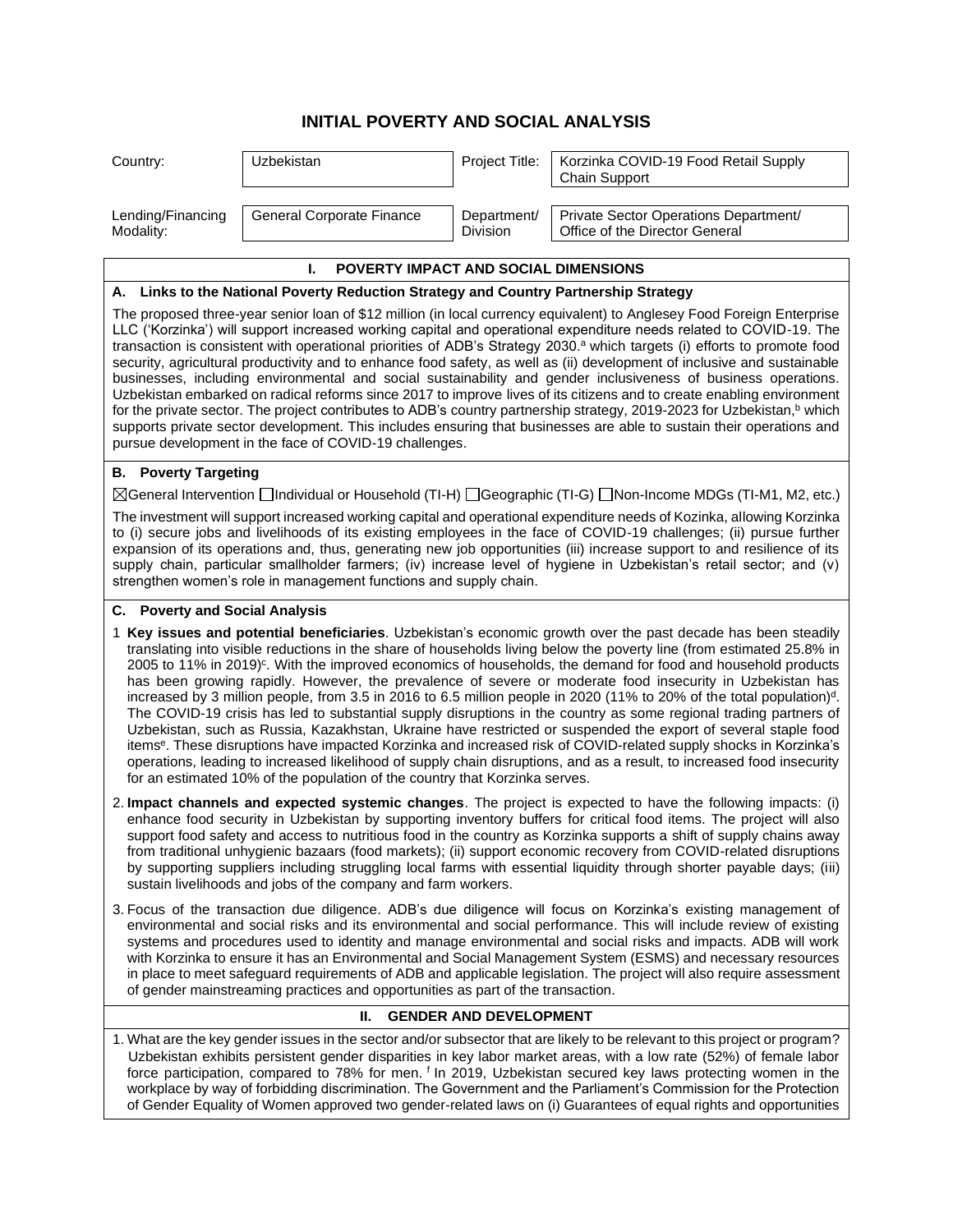| for men and women; (ii) Protection of Women from Harassment and Violence. Uzbek women entrepreneurs are<br>mostly involved in low-return service entrepreneurship and mainly as micro and small enterprises. <sup>9</sup> In 2019, only<br>11.9% and 14% of formal businesses in Uzbekistan were estimated to be majority-owned and minority owned by<br>women, respectively. <sup>h</sup> Women-led businesses in Uzbekistan are disadvantaged compared to men-led businesses<br>when supplying to large companies and are thereafter less present in key agri-business value chains. Other<br>challenges for women-led businesses include limited access to markets, limited knowledge of marketing and<br>exporting, and limited use of advanced equipment, among others.<br>2. Does the proposed project or program have the potential to contribute to the promotion of gender equity and/or |  |  |  |  |  |
|---------------------------------------------------------------------------------------------------------------------------------------------------------------------------------------------------------------------------------------------------------------------------------------------------------------------------------------------------------------------------------------------------------------------------------------------------------------------------------------------------------------------------------------------------------------------------------------------------------------------------------------------------------------------------------------------------------------------------------------------------------------------------------------------------------------------------------------------------------------------------------------------------|--|--|--|--|--|
| empowerment of women by providing women access to and use of opportunities, services, resources, assets, and<br>participation in decision-making? $\boxtimes$ Yes<br>No<br>The project has strong potential to enhance gender equality results at the corporate level and in support of women's<br>economic participation in the staple foods' value chains. Gender due diligence will look at gender design features<br>that would enhance women's participation in leadership and managerial positions, consolidate gender equality<br>features in corporate policies - particularly from an anti-sexual harassment perspective, promote gender inclusivity<br>in work conditions, and promote women's participation as economic agents in relevant food and agro-production<br>value chains.                                                                                                   |  |  |  |  |  |
| 3. Could the proposed project have an adverse impact on women and/or girls or widen gender inequality?                                                                                                                                                                                                                                                                                                                                                                                                                                                                                                                                                                                                                                                                                                                                                                                            |  |  |  |  |  |
| $\boxtimes$ No<br>Yes                                                                                                                                                                                                                                                                                                                                                                                                                                                                                                                                                                                                                                                                                                                                                                                                                                                                             |  |  |  |  |  |
| 4. Indicate the intended gender mainstreaming category:                                                                                                                                                                                                                                                                                                                                                                                                                                                                                                                                                                                                                                                                                                                                                                                                                                           |  |  |  |  |  |
| GEN (gender equity)<br>$\Box$<br>$\boxtimes$ EGM (effective gender mainstreaming)                                                                                                                                                                                                                                                                                                                                                                                                                                                                                                                                                                                                                                                                                                                                                                                                                 |  |  |  |  |  |
| $\Box$<br>SGE (some gender elements)<br>NGE (no gender elements)<br>$\perp$                                                                                                                                                                                                                                                                                                                                                                                                                                                                                                                                                                                                                                                                                                                                                                                                                       |  |  |  |  |  |
| III. PARTICIPATION AND EMPOWERING THE POOR                                                                                                                                                                                                                                                                                                                                                                                                                                                                                                                                                                                                                                                                                                                                                                                                                                                        |  |  |  |  |  |
| 1. Who are the main stakeholders of the project, including beneficiaries and affected people? Explain how they will<br>each participate in the project's design. The expected beneficiaries of the project are Korzinka and its employees,<br>Korzinka's suppliers, and the population Korzinka is serving.                                                                                                                                                                                                                                                                                                                                                                                                                                                                                                                                                                                       |  |  |  |  |  |
| 2. Who are the key, active, and relevant CSOs in the project area? Korzinka's operations cover several regions of the<br>country. The nature of ADB's investment (general corporate finance) does not envisage engagement with specific<br>CSO <sub>s</sub> .                                                                                                                                                                                                                                                                                                                                                                                                                                                                                                                                                                                                                                     |  |  |  |  |  |
| 3. Are there issues during project design for which participation of the poor and vulnerable is important?                                                                                                                                                                                                                                                                                                                                                                                                                                                                                                                                                                                                                                                                                                                                                                                        |  |  |  |  |  |
| $\boxtimes$ No<br>$\Box$ Yes<br>If yes, what are these issues?                                                                                                                                                                                                                                                                                                                                                                                                                                                                                                                                                                                                                                                                                                                                                                                                                                    |  |  |  |  |  |
| 4. How will the project ensure the participation of beneficiaries and affected people, particularly the poor and vulnerable<br>and/or CSOs, during project design to address these issues? Korzinka's stakeholder engagement, customer relations<br>and grievance redress mechanisms provides for opportunities to account for views and concerns of communities and<br>local CSOs.                                                                                                                                                                                                                                                                                                                                                                                                                                                                                                               |  |  |  |  |  |
| 5. What level of CSO participation is planned during the project design?                                                                                                                                                                                                                                                                                                                                                                                                                                                                                                                                                                                                                                                                                                                                                                                                                          |  |  |  |  |  |
| $\angle$ Information generation and sharing<br>Partnership<br>$\_$ Consultation $\_$<br>Collaboration                                                                                                                                                                                                                                                                                                                                                                                                                                                                                                                                                                                                                                                                                                                                                                                             |  |  |  |  |  |
| IV. SOCIAL SAFEGUARDS                                                                                                                                                                                                                                                                                                                                                                                                                                                                                                                                                                                                                                                                                                                                                                                                                                                                             |  |  |  |  |  |
| A. Involuntary Resettlement Category<br>$\Box$ B<br>⊠с<br>$\Box$ A<br>$\Box$ FI                                                                                                                                                                                                                                                                                                                                                                                                                                                                                                                                                                                                                                                                                                                                                                                                                   |  |  |  |  |  |
| 1. Does the project have the potential to involve involuntary land acquisition resulting in physical and economic<br>displacement? $\Box$ Yes $\boxtimes$ No                                                                                                                                                                                                                                                                                                                                                                                                                                                                                                                                                                                                                                                                                                                                      |  |  |  |  |  |
| Proceeds from the proposed ADB loan facility will not be used to fund any construction or expansion of physical<br>assets which involve activities that include permanent or temporary land acquisition, any retrofits, rehabilitation or<br>expansion projects. The project is not expected to result in involuntary resettlement impacts. However, given<br>Korzinka's growth ambitions, due diligence will explore possibilities to enhance its current management system to<br>screen for risks of involuntary resettlement in future.                                                                                                                                                                                                                                                                                                                                                        |  |  |  |  |  |
| 2. What action plan is required to address involuntary resettlement as part of the transaction due diligence process?                                                                                                                                                                                                                                                                                                                                                                                                                                                                                                                                                                                                                                                                                                                                                                             |  |  |  |  |  |
| $\Box$ Resettlement framework<br>□Resettlement plan<br>$\Box$ Social impact matrix                                                                                                                                                                                                                                                                                                                                                                                                                                                                                                                                                                                                                                                                                                                                                                                                                |  |  |  |  |  |
| $\boxtimes$ Environmental and social management system arrangement<br>$\Box$ None                                                                                                                                                                                                                                                                                                                                                                                                                                                                                                                                                                                                                                                                                                                                                                                                                 |  |  |  |  |  |
| <b>B.</b> Indigenous Peoples Category<br>$\Box$ B<br>$\boxtimes$ C<br>FI<br>$\Box$ A                                                                                                                                                                                                                                                                                                                                                                                                                                                                                                                                                                                                                                                                                                                                                                                                              |  |  |  |  |  |